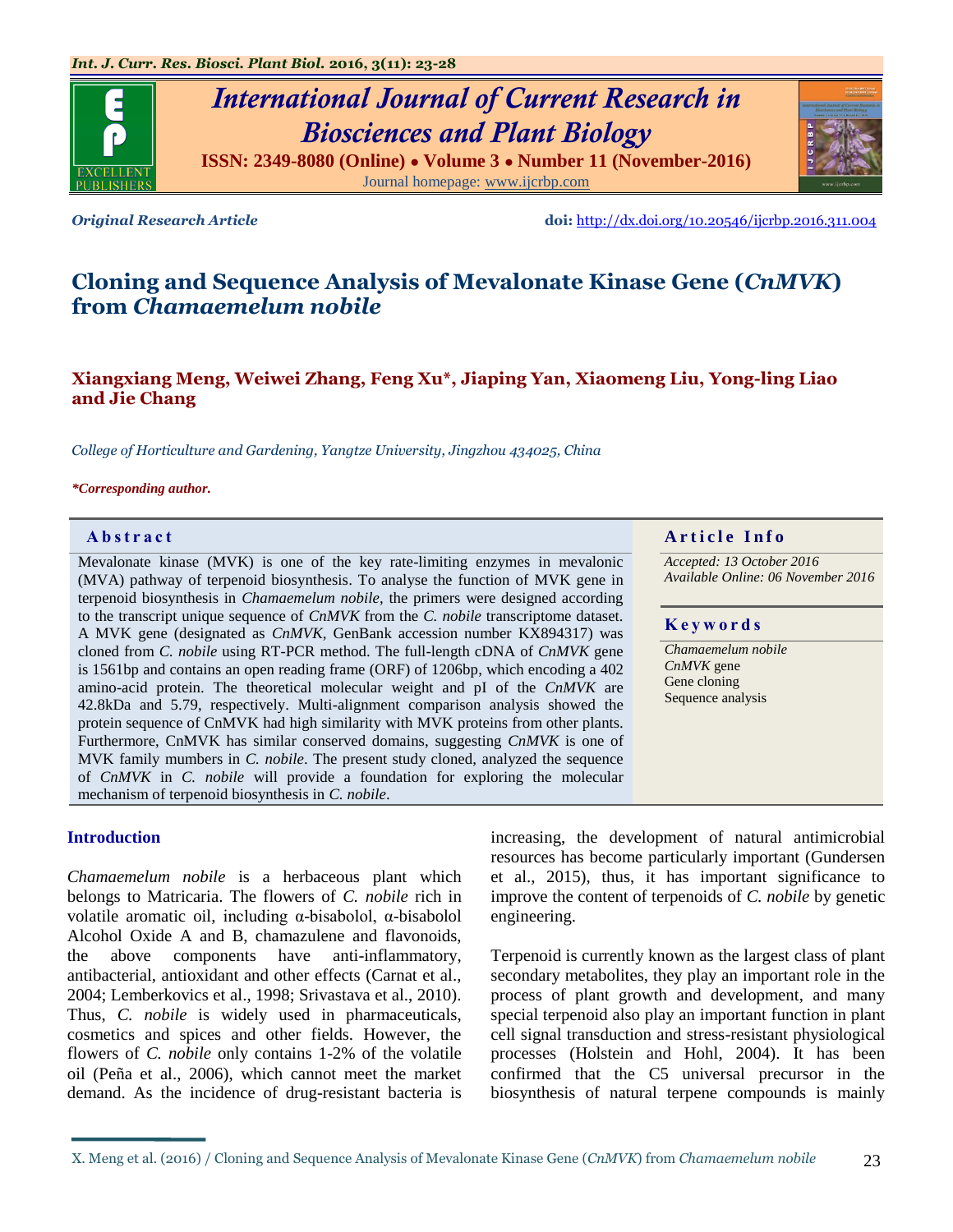#### *Int. J. Curr. Res. Biosci. Plant Biol.* **2016, 3(11): 23-28**

derived from mevalonate (MVA) pathway (Dewick, 2002). MVA pathway exists in the cytoplasm, with three acetyl Co A as a raw material through a series of enzymatic reaction to produce isopentenyl pyrophosphate (IPP), part of IPP isomerized to form dimethylallyl pyrophosphate (DMAPP). IPP and DMAPP to form geranyl-pyrophosphate (GPP) (Guo et al., 2012). GPP is combined with one IPP unit to produce farnesyl pyrophosphate (FPP), which is a precursor of sesquiterpene. FPP eventually forms sesquiterpene through heterogeneous, cyclization and complexation. MVA is currently considered to be the main pathway of sesquiterpene biosynthesis. Mevalonic kinase, phosphomevalonate kinase, and mevalonate-5 pyrophosphate decarboxylase are of the three consecutive ATP-dependent enzymes present in the enzymatic reaction of the mevalonate pathway, and the mevalonate kinase is the first of three consecutive ATPdependent enzymes (Huang et al., 1999). It is responsible for the transfer of the phosphate group at the ATPγ position to the hydroxyl group at position 5 of mevalonate, which forms mevalonate-5-phosphate and is associated with the release of ADP and is one of the ratelimiting enzymes controlling the entire metabolic pathway (Chu and Ding, 2003). Related research (Guo et al., 2012; Huang et al., 2015; Wuyun et al., 2014) shows that the expression of MVK gene may directly or indirectly affect the content of terpenoids in medicinal plants.

The corresponding MVK gene has been cloned from *Arabidopsis thaliana* (Riou et al., 1994), *Salvia miltiorrhiza* (Ma et al., 2012), *Zea mays* (Alexandrov et al., 2009), *Catharanthus roseus* (Wuyun et al., 2014), *Eucommia ulmoides* (Simkin et al., 2011) and so on. However, the MVK gene has not been reported in *C. nobile* so far. In view of the fact that MVK is the key rate-limiting enzyme in terpenoids synthesis pathway, the *CnMVK* gene was cloned by RT-PCR and the bioinformatics analysis of the gene was carried out, and to provide a reliable theoretical basis for revealing the mechanism of *CnMVK* gene regulation on the biosynthesis of sesquiterpenoid compounds of *C. nobile*.

# **Materials and methods**

# **Plant material and reagents**

The leaves of *C. nobile* were collected from botanical garden at Yangtze University, China, and placed in a -80°C freezer immediately. In this experiment, both the primers synthesis and DNA sequencing were completed

by Shanghai Sangon Biotechnology Company, in China. MiniBEST Plant RNA Extraction kit, PrimeScript™1st Strand cDNA Synthesis Kit, Agarose Gel DNA purification Kit Ver.4.0, dNTP, Taq DNA polymerase RNase, pMD18-T vector were purchased from Takara Company (Dalian, China).

# **Cloning of CnMVK**

Total RNA was isolated from frozen leaves of *C. nobile* using MiniBEST Plant RNA Extraction kit. The extracted RNA was reverse transcribed into cDNA using PrimeScript™1st Strand cDNA Synthesis Kit. The specific primers as given below were designed based on the MVK unigene sequence of *C. nobile* transcriptome data.

CnMVK-Up (5ʹ-CGGACTGAAGCCTCCAACAAC-3ʹ) CnMVK-Dn (5ʹ-CGGCCCTTGAGATGGTCATATACTA-3ʹ)

The MVK gene was amplified by reverse transcriptionpolymerase chain reaction (RT-PCR) method. The amplified products were detected by 1% gel electrophoresis and purified using Agarose Gel DNA purification Kit Ver.4.0. The purified product was cloned into the pMD18-T vector, then transformed into *Escherichia coli* DH5α. Positive clones were selected and sent to Shanghai Sangon Biotechnology Company for sequencing.

# **Bioinformatic analysis**

*CnMVK* gene sequences were translated into amino acid sequences by using DNAMAN software. The open reading frame (ORF) of the *CnMVK* gene was predicted by using Vector NTI 11.5. Protein homology searches were performed by using the bioinformatics software on NCBI website (http://www.ncbi.nlm.nih.gov/BLAST/). Multiple sequence alignment was performed with the software Vector NTI11.5 program. Phylogenetic tree of MVK proteins was constructed with neighbor-joining method using Clustal X2.0 and MEGA5 (Larkin et al., 2007).

## **Results and discussion**

# **Cloning and sequence analysis of** *CnMVK*

A pair of specific primers was designed according to the MVK unigene sequence of *C. nobile* transcriptome data, the cDNA sequence of 1561bp was amplified by RT-PCR. The comparison analysis shows that the cDNA sequence is highly homologous to the MVK sequences

X. Meng et al. (2016) / Cloning and Sequence Analysis of Mevalonate Kinase Gene (*CnMVK*) from *Chamaemelum nobile* 24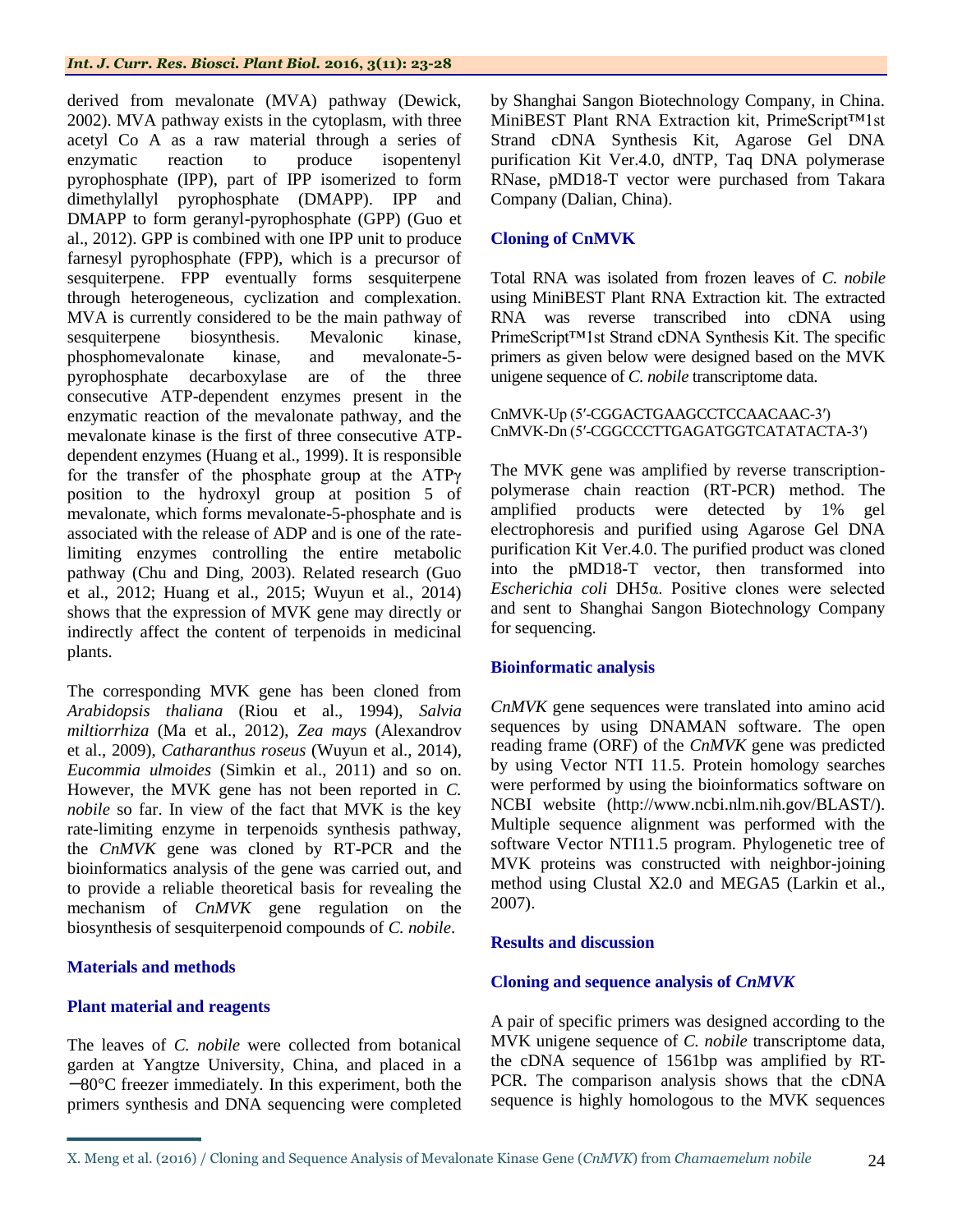of other plants, it indicated that the cloned cDNA sequence was the MVK gene of *C. nobile*. The cDNA sequence was designated as *CnMVK* and GenBank

accession number was KX894317. The full-length cDNA of *CnMVK* is 1561bp and contained a 1206 bp ORF which encoded 402 amino acids (Fig. 1).

| 1                         | TATGTCTCCAACAGTAACCTAAACTAACATAACGGACTGAAGCCTCCAACAACATTAATGGAAGTGGTATCAAGGGCTCCCGGAAAGATC |  |  |  |  |  |  |  |  |  |
|---------------------------|--------------------------------------------------------------------------------------------|--|--|--|--|--|--|--|--|--|
| 1                         | MEVVSRAPGKI                                                                                |  |  |  |  |  |  |  |  |  |
| 91                        | ATACTCTCCGGTGAACATGCAGTCGTCCATGGATCCGCCGCCGTAGCTGCCGCCATCGACCTCTACACTTACGTCTCTCTTACGTTTCCT |  |  |  |  |  |  |  |  |  |
| 31                        | I L S G E H A V V H G S A A V A A A I D L Y T Y V S L T F P                                |  |  |  |  |  |  |  |  |  |
| 181                       | CCACCTCCTCATAGCCCTGATACACTCATACTACACCTCAAAGACATTGAACTGGAAATTTCATGGCCAGTTAATAGACTTAAAGAAGCA |  |  |  |  |  |  |  |  |  |
| 61                        | P P P H S P D T L I L H L K D I E L E I S W P V N R L K E A                                |  |  |  |  |  |  |  |  |  |
| 271                       | TTATCTTCAATGGTCAATGCTACTGCATCCTCACCAACGTCATGTTCTGCAGAGACCATTAAGATCATTACTACTCTAGTACTCGAAGAG |  |  |  |  |  |  |  |  |  |
| 91                        | S M V N A T A S S P T S C S A E T I K I I T T L V L E E<br>L S                             |  |  |  |  |  |  |  |  |  |
| 361                       | CATACAATATTGGAGTCAAAAACCGAAATTGCTGCAGCGGTTGTGGTTTTTCTCTGGTTATACACCTCTATACAAGGAAATAAACCAGCA |  |  |  |  |  |  |  |  |  |
| 121                       | H T I L E S K T E I A A A V V V F L W L Y T S I O G N K P A                                |  |  |  |  |  |  |  |  |  |
| 451                       |                                                                                            |  |  |  |  |  |  |  |  |  |
| 151                       | PL G S<br>G L G S S A A Y C V S M S G A L L A<br>R V V V S S E L                           |  |  |  |  |  |  |  |  |  |
| 541                       |                                                                                            |  |  |  |  |  |  |  |  |  |
| 181                       | G S L H L D F N S E D W L S L G E K Q Q K L A N<br>S S<br>E W<br>A F                       |  |  |  |  |  |  |  |  |  |
| 631                       | GAAGGTGAGAAGATTATTCATGGGAACCCATCTGGGATTGACAATACAGTTAGCACATTGGGTATGTCATGTTTCATAGTATACACTGGG |  |  |  |  |  |  |  |  |  |
| 211                       | E G E K I I H G N P S G I D N T V S T L G M S C<br>- F<br>IVYTG                            |  |  |  |  |  |  |  |  |  |
| 721                       | AACTTGATAAAGCTACAATTAGGTGCTATGACATGCATCAAACCCAATATGCCACTCAAAATGCTAATTACTAACACGAAAGTTGGGAGA |  |  |  |  |  |  |  |  |  |
| 241                       | N L I K L Q L G A M T C I K P N M P L K M L I T N T K V G R                                |  |  |  |  |  |  |  |  |  |
| 811                       | GACACAAAGGCACTAATCGCTCGTGTTTCAGAAAGAAGGAATAGACATCCAGATACCATGAAATCTGTGTTTGCAGCTGTTGACTATATC |  |  |  |  |  |  |  |  |  |
| 271                       | D T K A L I A R V S E R R N R H P D T M K S V F A A V D Y I                                |  |  |  |  |  |  |  |  |  |
| 901                       | AGCAATGAACTCGCTTCTACAATCCAGTCCTCTTCTTCAAATGATCTTGCGGTAGTTGAGAAAGGAAAAGTTGAAGAACTGATGGAA    |  |  |  |  |  |  |  |  |  |
| 301                       | S N E L A S T I Q S S S S N D L A V V E K E K K V E E L M E                                |  |  |  |  |  |  |  |  |  |
| 991                       |                                                                                            |  |  |  |  |  |  |  |  |  |
| 331                       | M N Q G L L Q C M G V S H A S I E T V I S T T H K Y K L S S                                |  |  |  |  |  |  |  |  |  |
| 1081                      | AAATTGACTGGAGCTGGTGGCGGTGGATGTGTTATAACTCTATTACCAGCACTATTATCTGCCTCGGTTGTTGATGCAGTAACGGCTGAG |  |  |  |  |  |  |  |  |  |
| 361                       | K L T G A G G G G C V I T L L P A L L S A S V V D A V T A E                                |  |  |  |  |  |  |  |  |  |
| 1171                      | CTTGAGCAGTGTGGATTCCAATCTTACATTGCAGGAATAGGTGGAAAAGGACTTGAAATTCGGTTTGGAGGAGTTCATGATATATTTAGT |  |  |  |  |  |  |  |  |  |
| 391                       | L E Q C G F Q S Y I A G I G G K G L E I R F G G V H D I F S                                |  |  |  |  |  |  |  |  |  |
| 1261                      | ATATGACCATCTCAAGGGCCGGACCATCGTCAGTCTAGCGCAGATTGAAGTCAAGATCAATGAATCATCTTCCACATAAGCAGCGAAGGA |  |  |  |  |  |  |  |  |  |
| 421                       | $I *$                                                                                      |  |  |  |  |  |  |  |  |  |
| 1351                      | GTACACGTACACTATTTTAAAGCATCAACGTTGTTAGTTTTTATCGTTATTCAGTTGACATTGGCGTTAGATCATTAGTCTCAACATTAT |  |  |  |  |  |  |  |  |  |
| 1441                      | GTTCTTGTGTAACCATTTGAATTTCATGTTTTATAGATAAATTACGTTGCAAGAACATGTTCGCACCATAAAATTTTCCTAACATTTCAT |  |  |  |  |  |  |  |  |  |
| 1531                      | CCGTTGCCCTCATACAACAAGAAAGAACACG                                                            |  |  |  |  |  |  |  |  |  |
| $\mathbf{E}^2 \sim 1.$ Th | cognomes and deduced emine exid sequences of the full length eDNA of CuMIV The             |  |  |  |  |  |  |  |  |  |

**Fig. 1:** The Nucleotide sequence and deduced amino acid sequences of the full-length cDNA of *CnMVK.* The initial codon and the stop codon are highlighted in square box.

X. Meng et al. (2016) / Cloning and Sequence Analysis of Mevalonate Kinase Gene (*CnMVK*) from *Chamaemelum nobile* 25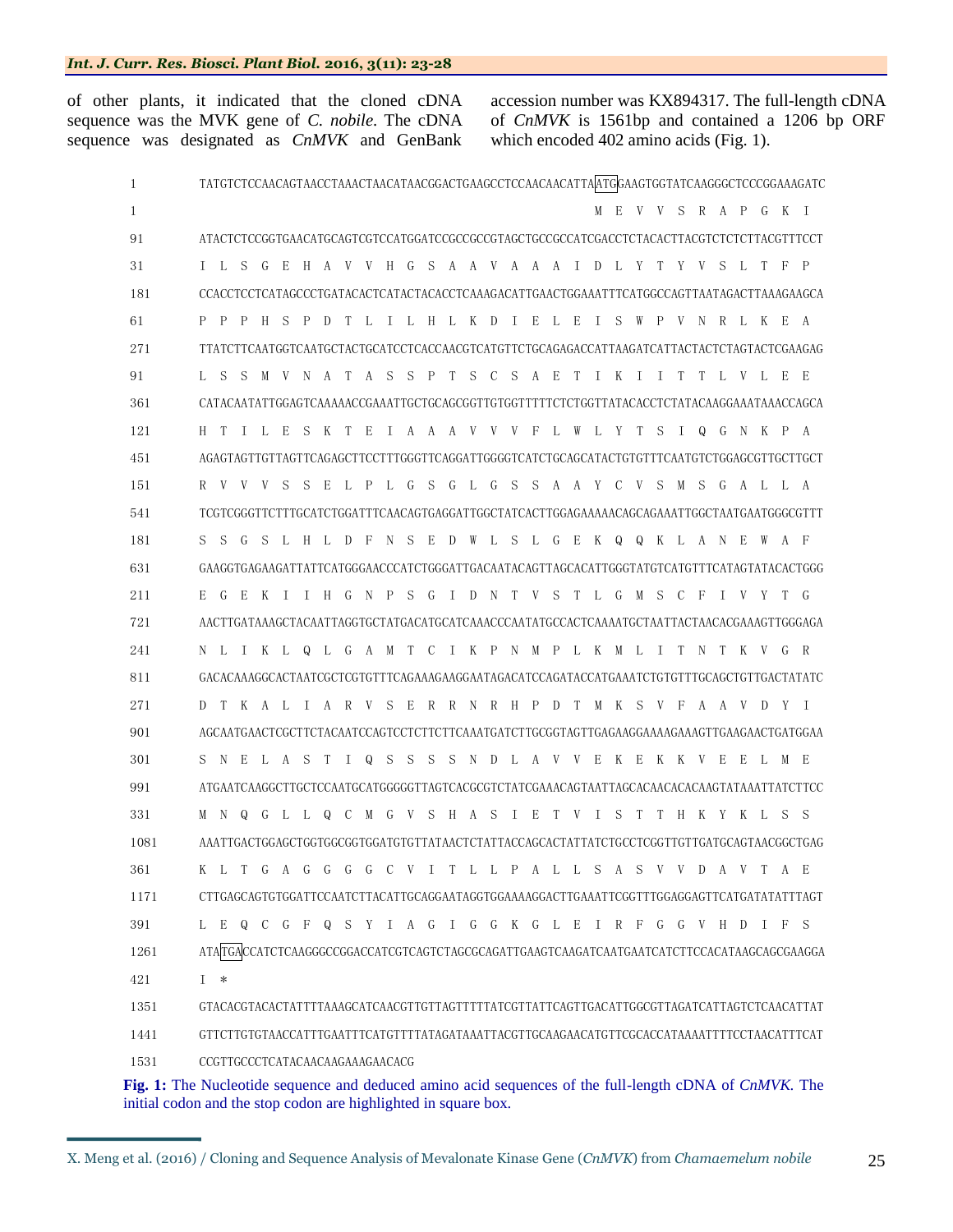### **Characterization of CnMVK protein**

ExPASy online (http://web.expasy.org/ compute\_pi/) analysis results displayed that the theoretical molecular weight and isoelectric point (pI) of the CnMVK protein were 42.8 kDa and 5.79, respectively. The multiple sequence alignment of MVK protein sequences among different plants using software Vector NTI11.5 showed that CnMVK is highly homologous to the MVK protein sequences of other plants, further sequencing analysis showed that the protein sequence of CnMVK keep a strong conservation during the molecular evolution

(Fig. 2), different plant MVK genes have similar conserved domains, indicating that each plant MVK gene has a similar enzymatic reaction (Chu and Li, 2003). As shown in Table 1, the protein sequence of CnMVK had high identity with other MVK proteins, it showed 68%, 67%, 67%, 66%, 66%, 66%, 65% and 65% similarity to MVK proteins from *Platycodon grandiflorus*, *Panax notoginseng, Nicotiana tomentosiformis, Sesamum indicum, Bacopa monnieri, Catharanthus roseus, Solanum pennellii* and *Olea europaea,* respectively, it was further verified that *CnMVK* is one of members of the MVK gene family of *C. nobile*.



**Fig. 2:** Multiple sequence alignment of MVK proteins. The completely identical amino acids are indicated with white foreground and black background.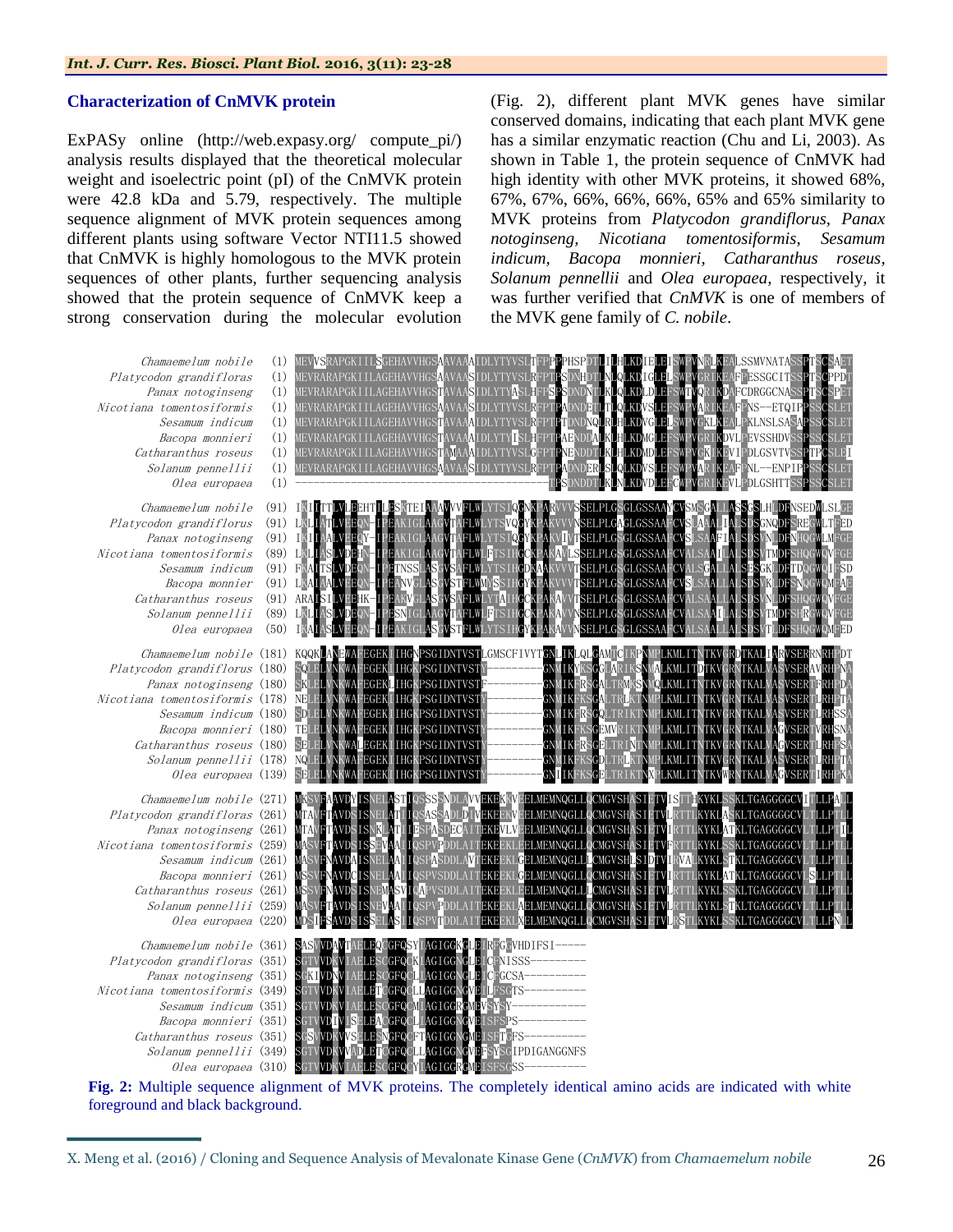| <b>Species</b>            | <b>Accession no. in GenBank</b> | Identity/% | E-value  |
|---------------------------|---------------------------------|------------|----------|
| Platycodon grandiflorus   | AGZ15315.1                      | 68         | $2e-174$ |
| Panax notoginseng         | AFN02124.1                      | 67         | $1e-178$ |
| Nicotiana tomentosiformis | XP 009629945.1                  | 67         | $3e-172$ |
| Sesamum indicum           | XP 011092024.1                  | 66         | $1e-179$ |
| Bacopa monnieri           | AFJ93086.1                      | 66         | $4e-171$ |
| Catharanthus roseus       | ADR65111.1                      | 66         | $3e-166$ |
| Solanum pennellii         | XP 015062317.1                  | 65         | $2e-179$ |
| Olea europaea             | AFS28683.1                      | 65         | $3e-150$ |

|  |  | <b>Table 1.</b> Protein sequence of CnMVK similarity to MVKs of other plant species. |  |  |  |  |  |  |
|--|--|--------------------------------------------------------------------------------------|--|--|--|--|--|--|
|--|--|--------------------------------------------------------------------------------------|--|--|--|--|--|--|

# **Phylogenetic analysis of CnMVK**

To investigate the evolutionary relationships among MVK proteins, a phylogenetic tree was constructed based on the deduced amino acid sequences of predicted CnMVK and MVK proteins from other plant species (Fig. 3). MVK phylogenetic tree is divided into two branches of monocotyledons and dicotyledons. *C. nobile* belonged to dicotyledons in the branch of dicotyledons and monocotyledons. *C. nobile* has the closest relationship with *Cynara cardunculus*, it is inferred that CnMVK has similar catalytic activity to MVK protein of *C. cardunculus*. *C. nobile* also has a genetic relationship with other dicotyledons and monocotyledons. This reflects the evolutionary conservation and evolutionary diversity of plant MVK genes, which is consistent with the morphological classification of plants.



**Fig. 3:** Phylogenetic tree of MVK using Neighbor-Joining method. The number shown at each branch indicated the bootstrap values (%).

# **Conclusion**

In this study, we have successfully isolated and cloned *CnMVK* gene from *C. nobile*, the full-length cDNA of the gene is 1561bp with an ORF 1206bp, encoding 402 amino acids. The multiple sequences alignment indicated that *CnMVK* had high identity with other MVK genes

isolated from other plants. The phylogenetic analysis demonstrated that *CnMVK* keep a strong conservation during the molecular evolution and the evolutionary of plant MVK also keeps diversity. The study will provide evidence for the molecular function of *CnMVK* and lay the foundation for the further application of *CnMVK* in regulating the synthesis of terpenoid constituents.

X. Meng et al. (2016) / Cloning and Sequence Analysis of Mevalonate Kinase Gene (*CnMVK*) from *Chamaemelum nobile* 27